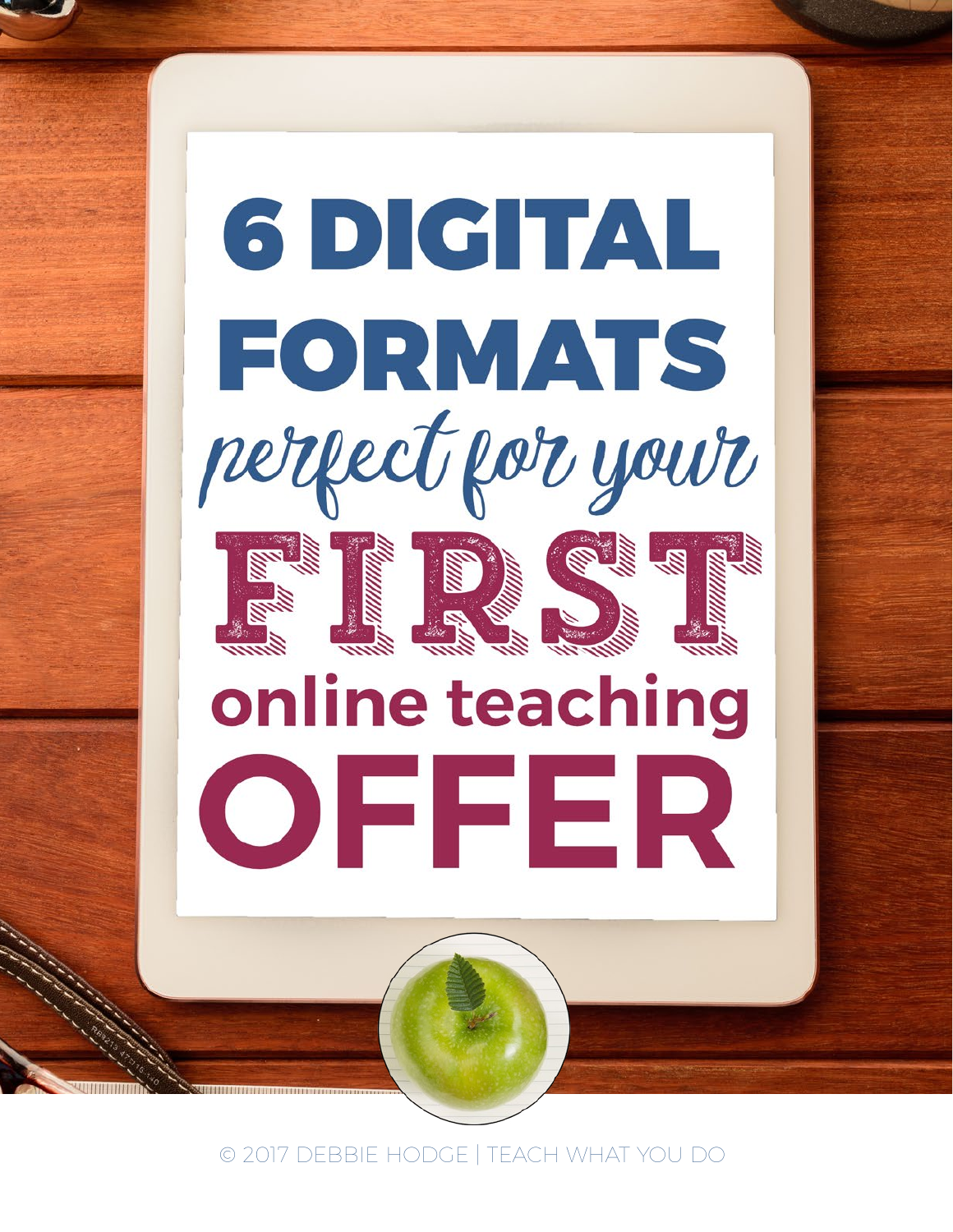When you want to get up and running with a first online teaching offer, consider going with a digital product that you can:

- create in a few days,
- deliver without a full-blown classroom, and
- count on to get your students quick wins.

I'm not saying you abandon that multi-module, in-depth class that imparts your best systems and gets students to big wins.

Rather I'm saying: start with first steps.

In this way, you become familiar with the tools you need to produce and deliver a course. You give students a way to become familiar with you and your offerings in an affordable and easy way. What's more, you can validate your direction, since purchases and student experiences will give you immediate feedback on your teaching intention and content.

So just what does a simple digital product look like? Here are six ideas for a first small offering that teaches, as well as an overview of the processes to create and deliver.

- 1. eBook
- 2. Templates, Patterns, Tools & Recipes
- 3. eMail Course
- 4. Interview Series
- 5. Live Virtual Workshop
- 6. Screen Capture Tech Walkthrough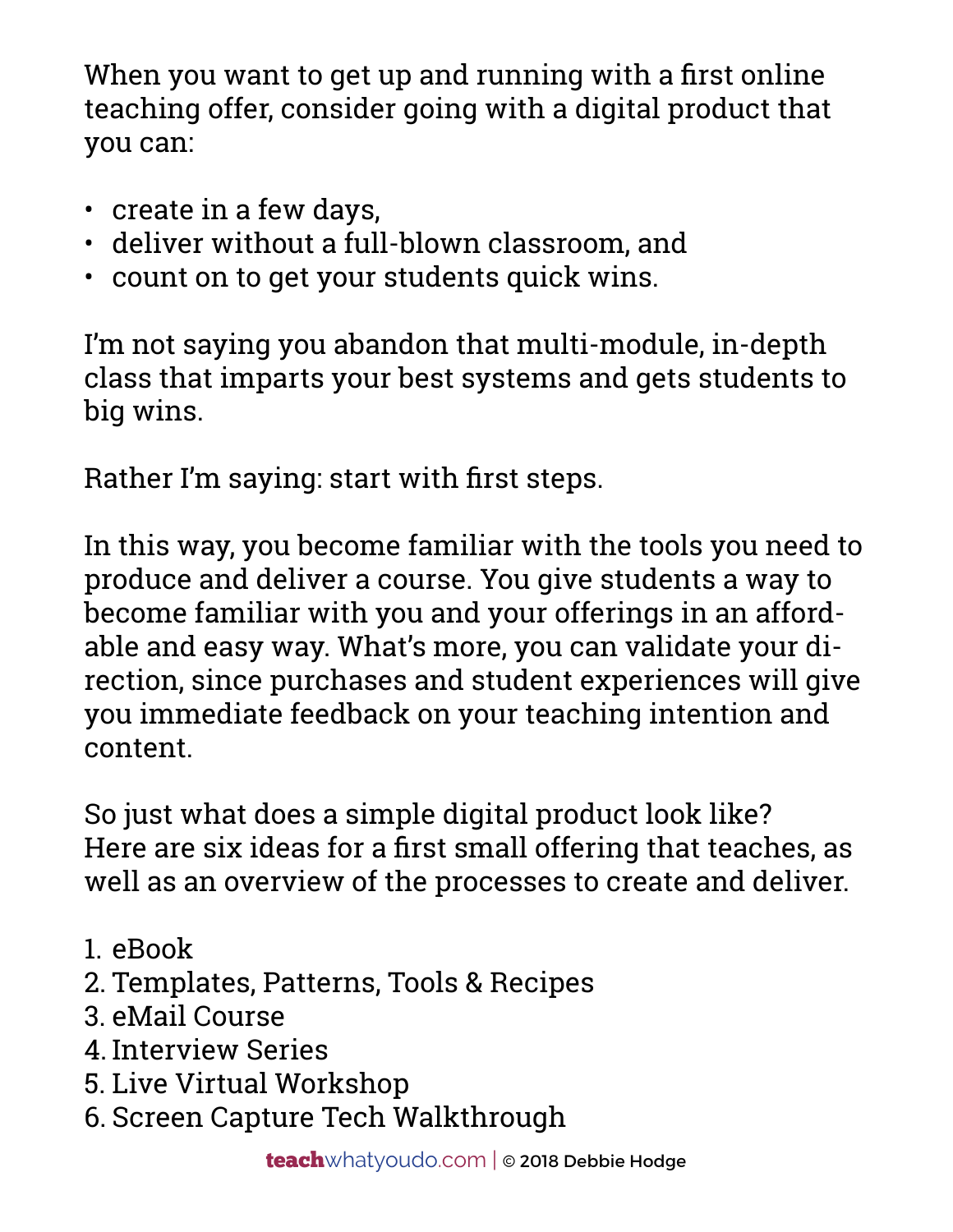Details of these 6 offers are presented below in increasing complexity of creation and delivery.

What's key to understand is that instead of using an online classroom platform, you'll deliver links to download files or view them online. Those "files" are going to be one or more of: pdf, audio, and video.

You'll use an ecommerce tool that either stores the file right on their server for download OR that provides links to the content you've uploaded either to your server or a storage service. You'll make sure to connect your sales to your email service so that you can correspond with purchasers.

Tools you'll need:

- 1. Simple eCommerce tool like SendOwl or GumRoad or eJunkie
- 2. Storage for pdf and audio files at Amazon S3.
- 3. Storage for video files at Vimeo or Wistia.
- 4. Your email service provider capable of "tagging" and sending out a sequence of emails. I recommend Active-Campaign or ConvertKit.

And now onto the details of 6 digital teaching products to get your teaching started.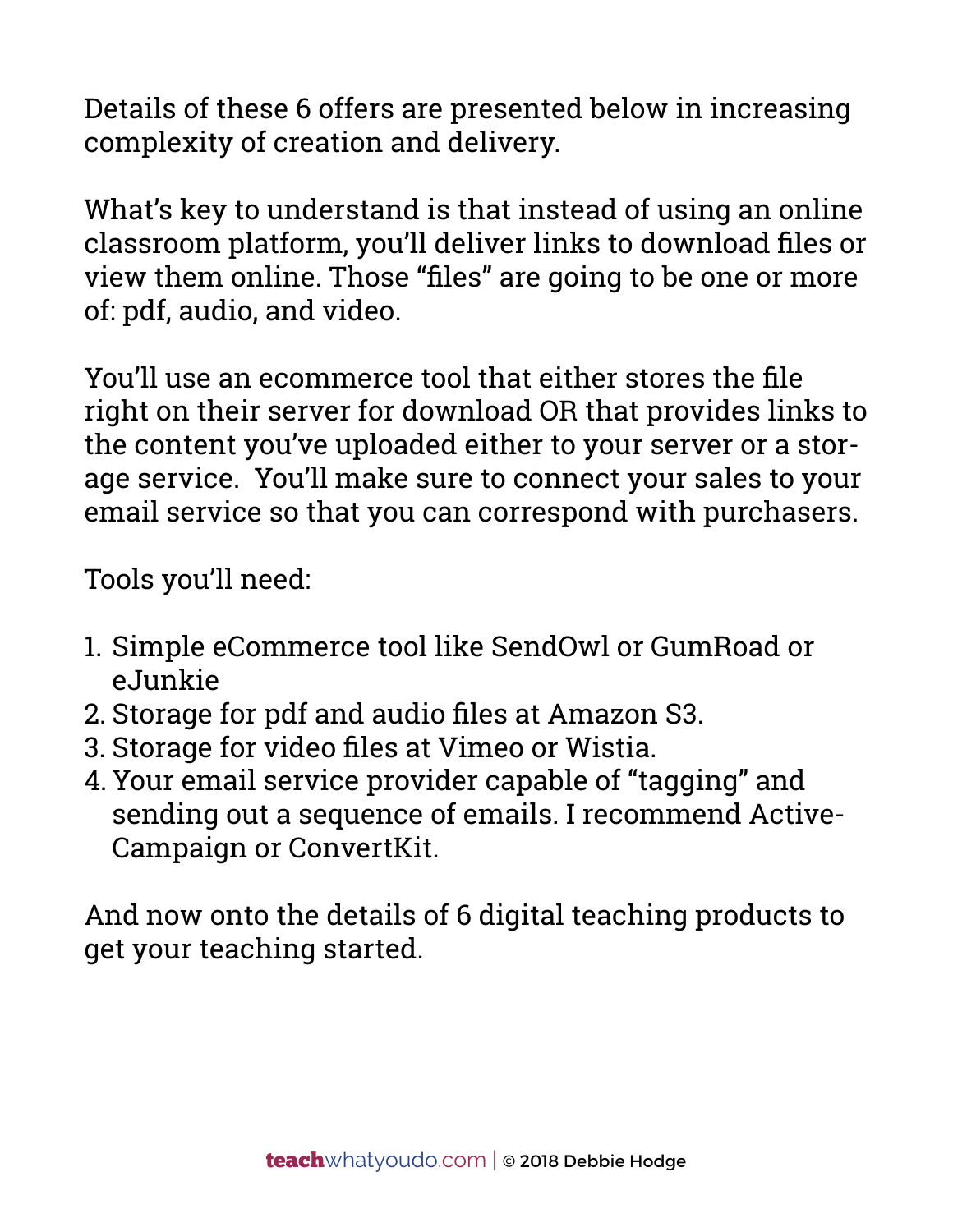# 1. EBOOK

Choose a focused area of your bigger signature course that you can teach with the written word and appropriate illustrations.

#### **EXAMPLES:**

- Meal Prep Made Easy
- How to Get Started with HomeSchooling
- Copyright Basics for Artists

- Outline your ebook. Tools: OneNote, Evernote, Google Docs, Scrivener
- Write your ebook. Tools: Google Docs, Word, Scrivener
- Choose illustrations for your eBook. Use your own demo photos for a creative or technical how-to. Use fewer, stock photos for other topics.
- Layout your eBook. Hire someone via a service like Fiverr. Or if you have skills, use layout software like Publisher or InDesign.
- Create/export as PDF document.
- Sell with a digital commerce tool that enables you to sell and deliver files from your account there. With this tool, you'll accept payment and send an email through their system with a link to your digital eBook. Tools: Gumroad, Sendowl.
- Connect your digital commerce sale to your email service so that email address and a tag for the purchase are added to your email service. If they don't have built-in integration. Use Zapier.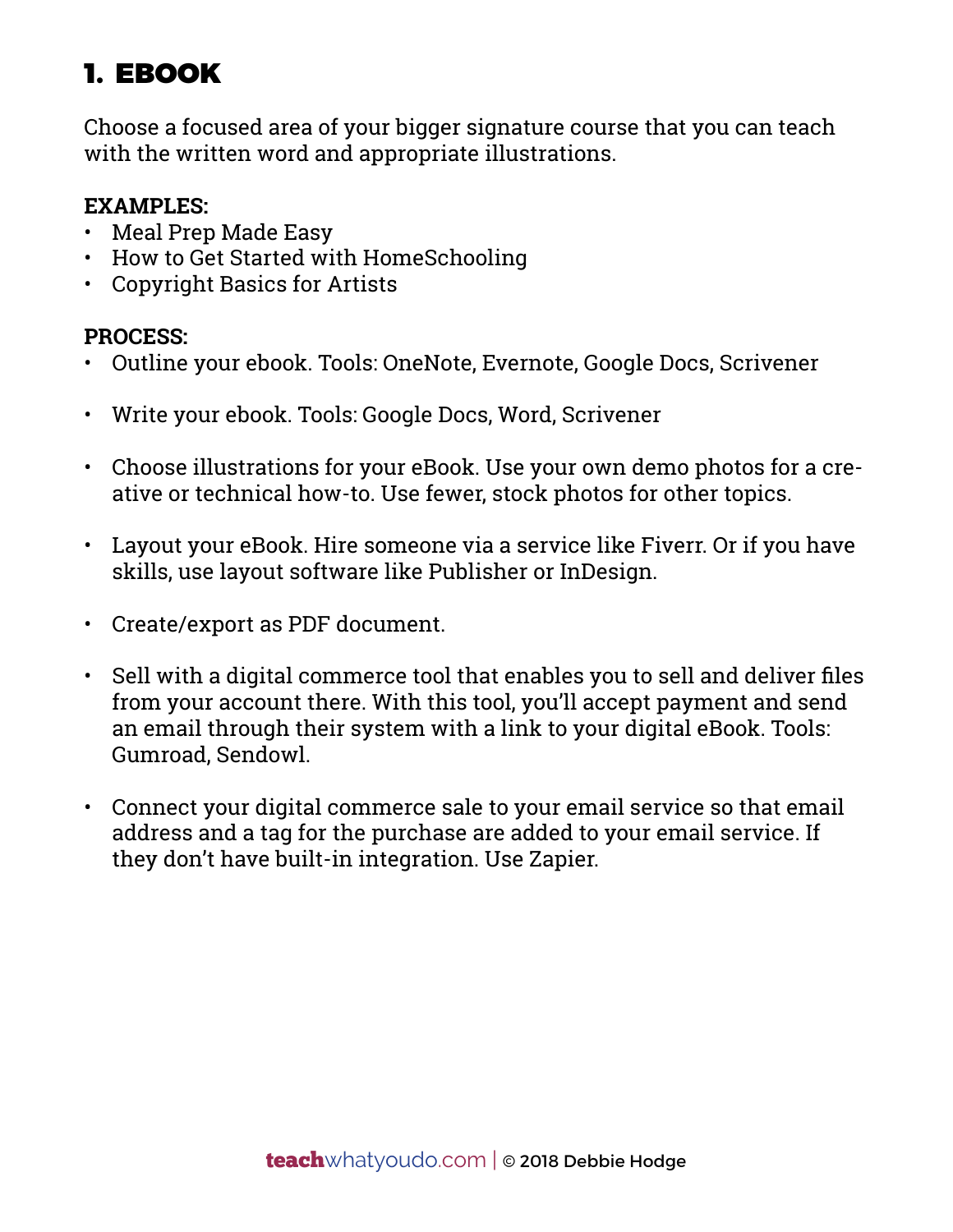# 2. TEMPLATES, PATTERNS, TOOLS, RECIPES

Consider basic tools, patterns, and templates that your students could use to get started with the work you're teaching. You might include these as supplemental tools in your signature course--but introduce yourself and get people started right now with useful roadmaps.

### **EXAMPLES:**

- 10 Needle Felting Patterns
- 35 Social Media Templates in Canva and Photoshop Formats
- 3 Complete Powerpoint Slide Decks for Online Teachers

- Make the templates, patterns, or tools. The end result is one or more digital files. It might be a pdf of recipes or patterns. It could be several application specific files, for example: Powerpoint, Photoshop, Publisher, or Spreadsheet.
- Create graphics that show off the results people can get with these tools for promotion.
- Compress and combine all files into one zipped file.
- Sell with a digital commerce tool that enables you to sell and deliver files from your account there. With this tool, you'll accept payment and send an email through their system with a link to your digital eBook. Tools: Gumroad, Sendowl.
- Connect your digital commerce sale to your email service so that email address and a tag for the purchase are added to your email service. If they don't have built-in integration. Use Zapier.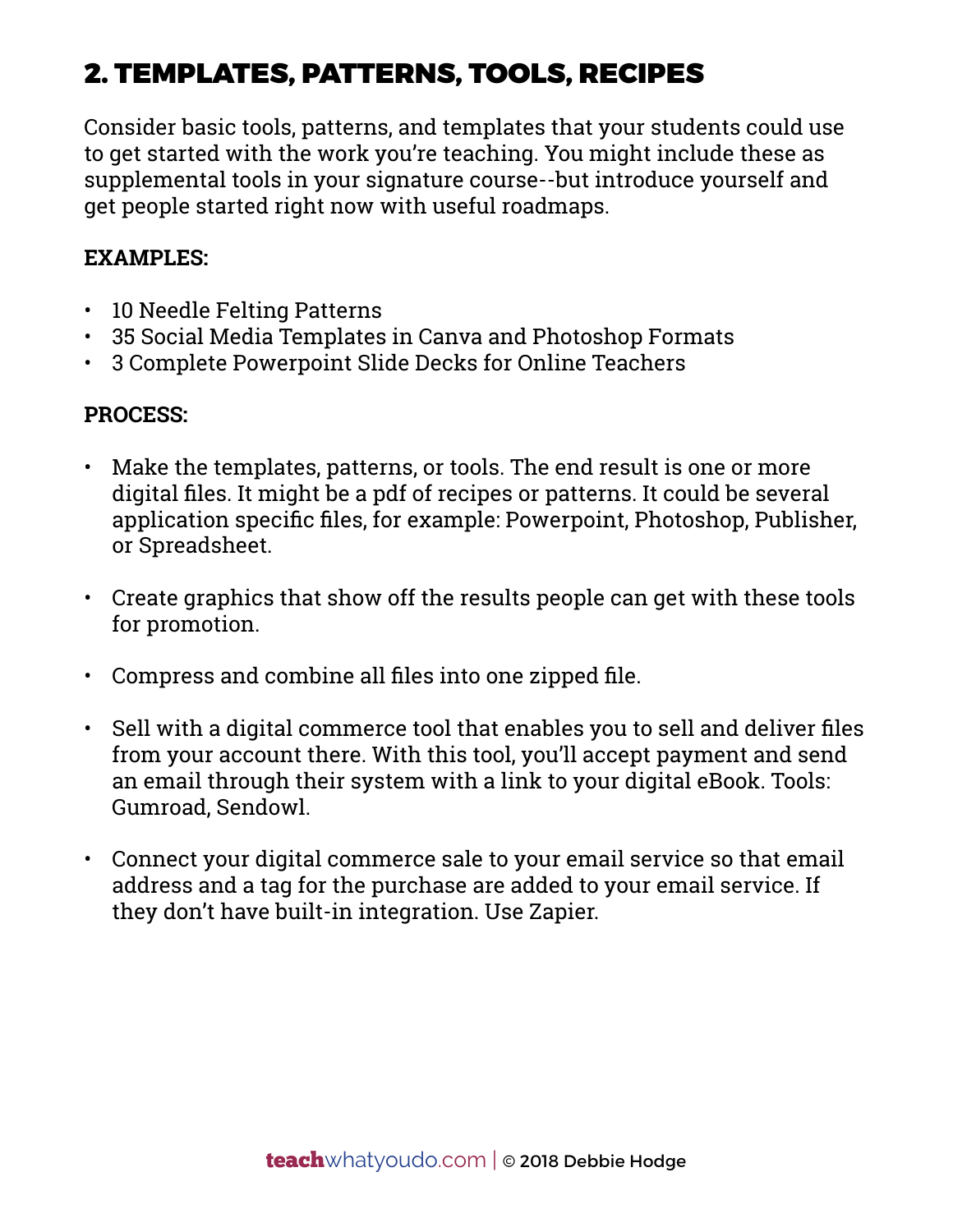# 3. EMAIL COURSE

Choose first content you could teach in about 5 steps. Each step is taught with the written word in an email AND would include an assignment. If you need more than one image or illustration per lesson, use the eBook format instead. Lesson and assignment completion should be paced tightly, at 1 to 3 days apart.

### **EXAMPLES:**

- How To Do a 5-Day Cleanse
- How To Organize Your Photos in 5 Days
- First Steps for Any Would-Be AirBNB Host

- Break your course content into (approximately) five pieces. Each piece should have a logical assignment that your student can execute on based on the step's lesson content. Determine timing of lesson delivery (how many days between each?). Keep the timing
- Write the five lessons and five assignments. Choose no more than 1 image per lesson to be included within the email.
- If you're included worksheets to be downloaded by participants, figure out where you're storing them and get access URLs.
- Set up a "tag" in your email service that will trigger delivery of the emails.
- Set up a "campaign" in your email service that has an email for each lesson. The "tag" you just set up should trigger this campaign's delivery.
- Compose and "style" your emails. Choose font, colors, lesson flow for easy readability and for united look throughout the series.
- Set up "delay timers" in your campaign to deliver the emails, one after another, based upon the date your student purchased the course.
- Choose an ecommerce tool that will integrate with your email service either directly or through Zapier. The goal is to accept payment and add purchaser's email address and a tag in your email service. Sendowl and Gumroad integrate both directly and with Zapier to many email services.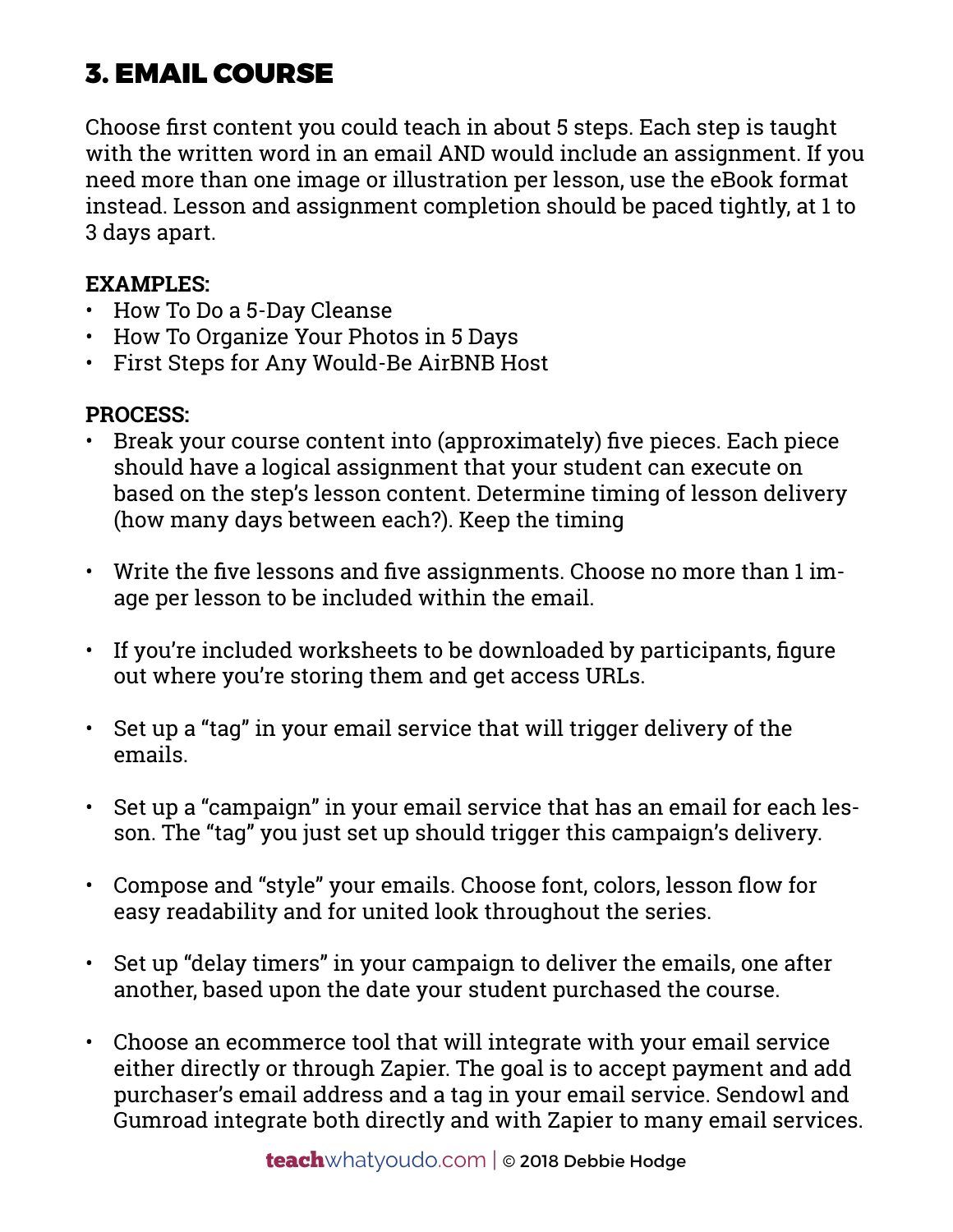# 4. INTERVIEW SERIES

Find 3 to 5 experts or people who provide a good case study (success story) on a focused aspect of your topic. Interview them with audio and/or video and record and sell those recordings.

### **EXAMPLES:**

- Selling to Women: 5 Experts Tell You How
- Find Your Scrapbooking Style: Designer Conversations
- Self-Care Primer: 4 Viewpoints

- Choose a focused topic that's well taught and illustrated by conversations with others--and around which you know people to approach.
- Decide how this work will benefit your contributors. They may want to do it for exposure. You could pay them outright. You could offer affiliate commissions for their promotion of the course.
- Invite contributors.
- Collect headshots, bios, any relevant links.
- Outline each interview. Come up with a standard open and close.
- Choose and test your interview and recording platform. Start with Skype. Be sure to do a test conversation and recording so you understand process and see what the quality is like.
- Choose and test an editing tool. Once you've run a test recording, now open it with your editor. Make sure you've got a source file that you can edit to your satisfaction.
- Choose hosting for your audio and/or video files. An easy solution is to host audio files on Amazon S3 and video files on either Wistia or Vimeo.
- Produce audio and or video files. Place on hosting and get file URLs.
- Design an email in your email service to present the series/deliver the product. Link to the audio / video files in the email.
- Choose an ecommerce tool that will integrate with your email service either directly or through Zapier. The goal is to accept payment and add purchaser's email address and a tag in your email service. Sendowl and Gumroad integrate both directly and with Zapier to many email services.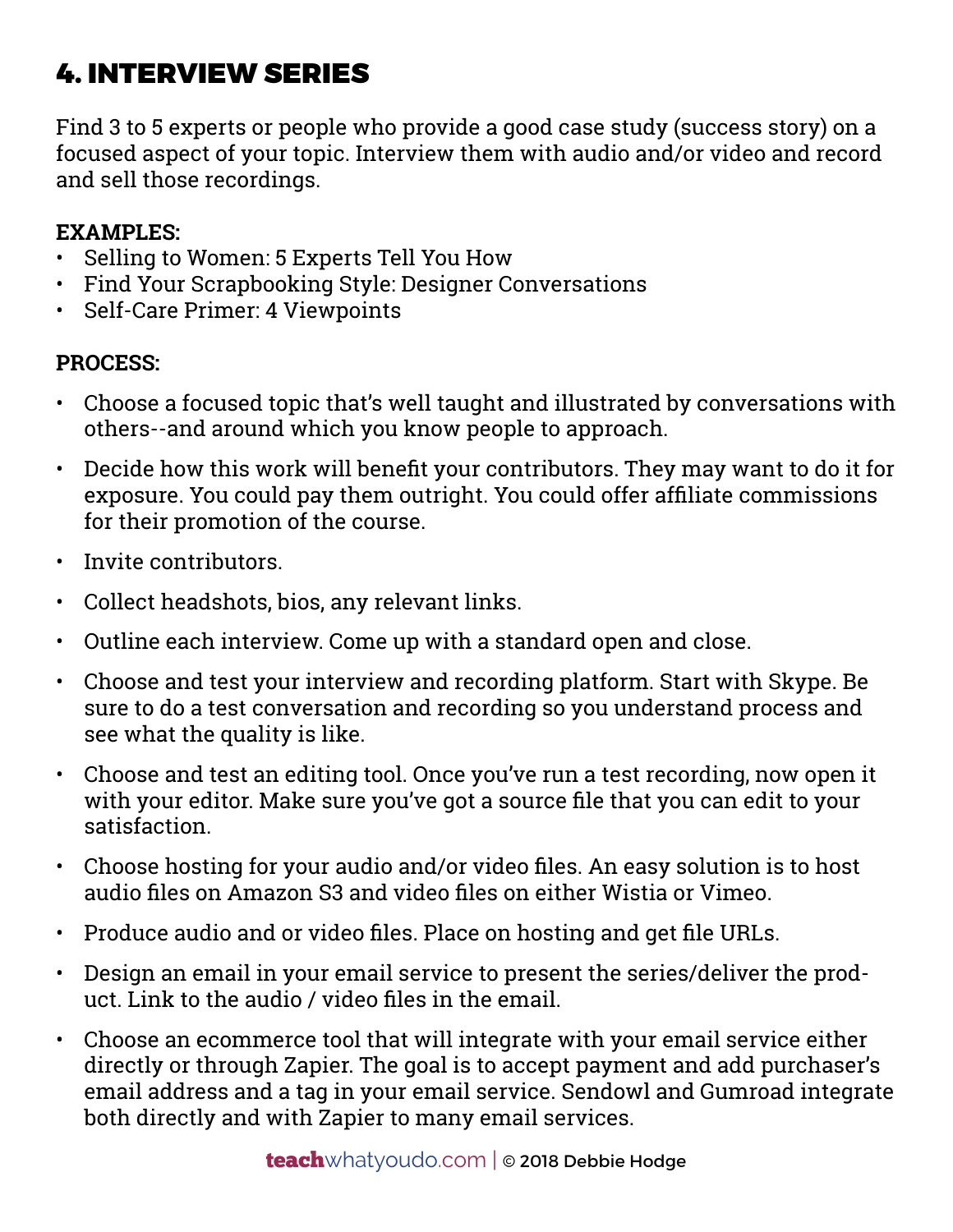# 5. LIVE VIRTUAL WORKSHOP

Pre-sell your short and focused course. Then teach it in one or two live virtual (webinar) sessions.

### **EXAMPLES**:

- Taking Portraits with Your DSLR
- Fashion Styling: Top Trends for 2018
- Simple Solutions for Common Dog Behavior

- Choose your focused topic and develop an outline for your presentation.
- Decide whether you will present with you talking and demoing straight to camera or whether you will use graphics or slides.
- Develop slides and/or outline for presentation.
- Choose a platform for delivering your live presentation. Zoom and GoToWebinar are two popular and easy-to-use platforms.
- Practice your teaching using the platform. Make a practice recording. Do practice edits on the recording.
- Choose a platform for hosting your video recording. Wistia and Vimeo are top choices.
- Schedule and set up the live session on your webinar platform. Get the link you will share with students for attending the live event.
- Choose an ecommerce tool that will integrate with your email service either directly or through Zapier. The goal is to accept payment and add purchaser's email address and a tag in your email service. Sendowl and Gumroad integrate both directly and with Zapier to many email services.
- Set up a "tag" in your email service that will trigger delivery of the emails both before and after the live session.
- Set up a "campaign" in your email service that has 1) an email that goes out immediately after purchase with details for attending the live session; 2) emails that go out at least twice before the live event to be sure your students know when and how to attend; 3) emails that go out afterward with links to the recordings.
- Host the session. **Teach** and tyecord. Upload core bing Hodgeur hosting and be